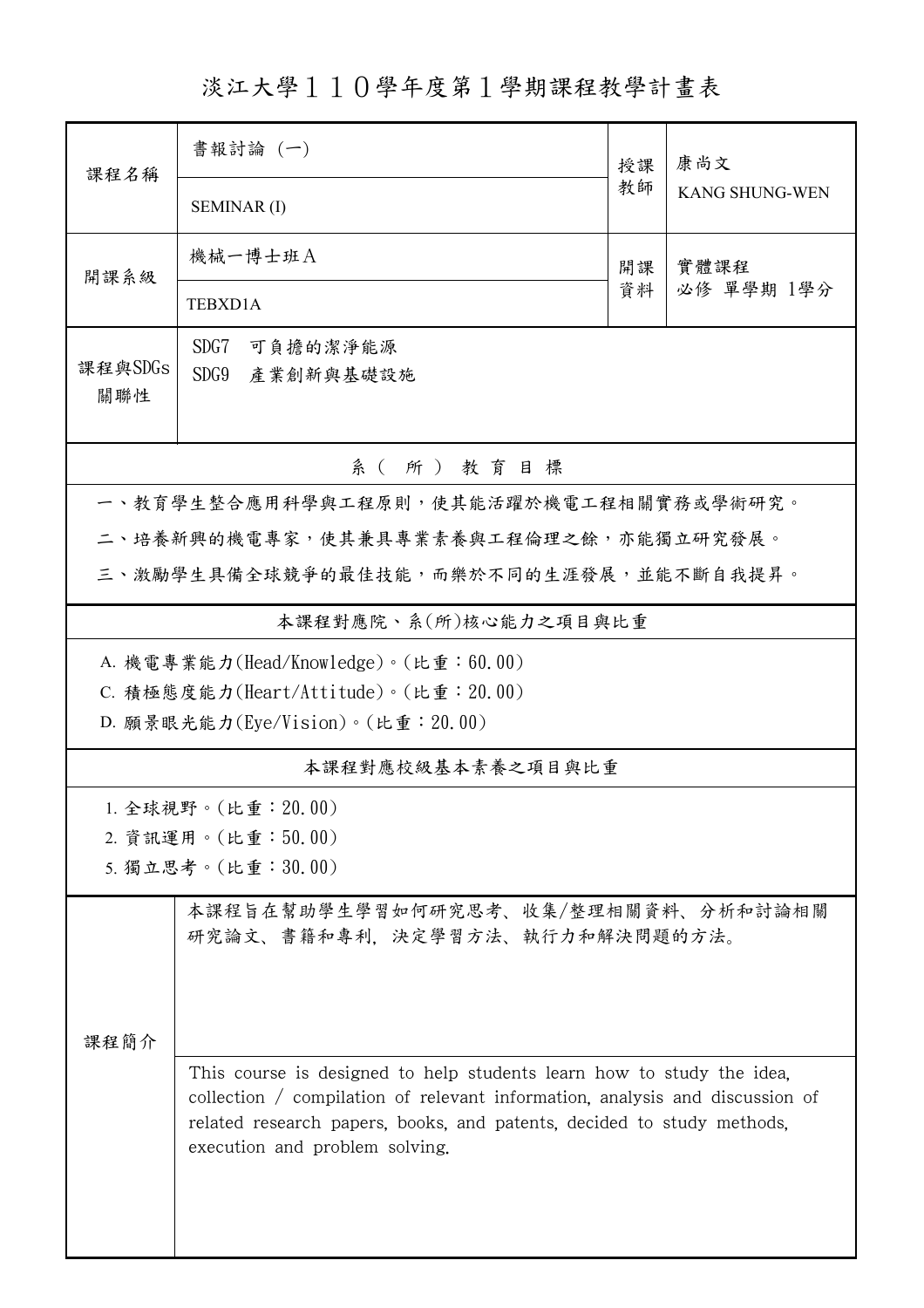## 本課程教學目標與認知、情意、技能目標之對應

將課程教學目標分別對應「認知(Cognitive)」、「情意(Affective)」與「技能(Psychomotor)」 的各目標類型。

一、認知(Cognitive):著重在該科目的事實、概念、程序、後設認知等各類知識之學習。

二、情意(Affective):著重在該科目的興趣、倫理、態度、信念、價值觀等之學習。

三、技能(Psychomotor):著重在該科目的肢體動作或技術操作之學習。

| 序<br>號         | 教學目標(中文)                      |                                          |     | 教學目標(英文)                                                                                                     |                                              |  |  |  |
|----------------|-------------------------------|------------------------------------------|-----|--------------------------------------------------------------------------------------------------------------|----------------------------------------------|--|--|--|
| $\mathbf{1}$   | 探索和學習科學和工程研究的動機 <br>和創新目的     |                                          |     | To explore and learn the motivation and the<br>innovative purpose of scientific and engineering<br>research. |                                              |  |  |  |
|                |                               |                                          |     | 教學目標之目標類型、核心能力、基本素養教學方法與評量方式                                                                                 |                                              |  |  |  |
| 序號             | 目標類型                          | 院、系(所)<br>核心能力   基本素養                    | 校級  | 教學方法                                                                                                         | 評量方式                                         |  |  |  |
| $\mathbf{1}$   | 情意                            | <b>ACD</b>                               | 125 | 講述、討論                                                                                                        | 測驗、作業、討論(含<br>課堂、線上)、報告(含<br>口頭、書面)、活動參<br>與 |  |  |  |
|                | 授課進度表                         |                                          |     |                                                                                                              |                                              |  |  |  |
| 週次             | 日期起訖                          | 內 容 (Subject/Topics)<br>備註               |     |                                                                                                              |                                              |  |  |  |
| 1              | $110/09/22$ ~<br>110/09/28    | Introduction                             |     |                                                                                                              |                                              |  |  |  |
| $\overline{2}$ | $110/09/29$ ~<br>110/10/05    | Papers reading, analyzing and discussion |     |                                                                                                              |                                              |  |  |  |
| 3              | $110/10/06 \sim$<br>110/10/12 | Papers reading, analyzing and discussion |     |                                                                                                              |                                              |  |  |  |
| 4              | $110/10/13$ ~<br>110/10/19    | Papers reading, analyzing and discussion |     |                                                                                                              |                                              |  |  |  |
| 5              | $110/10/20$ ~<br>110/10/26    | Papers reading, analyzing and discussion |     |                                                                                                              |                                              |  |  |  |
| 6              | $110/10/27$ ~<br>110/11/02    | Papers reading, analyzing and discussion |     |                                                                                                              |                                              |  |  |  |
|                | $110/11/03$ ~<br>110/11/09    | Papers reading, analyzing and discussion |     |                                                                                                              |                                              |  |  |  |
| 8              | $110/11/10$ ~<br>110/11/16    | Papers reading, analyzing and discussion |     |                                                                                                              |                                              |  |  |  |
| 9              | $110/11/17$ ~<br>110/11/23    | Papers reading, analyzing and discussion |     |                                                                                                              |                                              |  |  |  |
| 10             | $110/11/24$ ~<br>110/11/30    | Midterm Report                           |     |                                                                                                              |                                              |  |  |  |
| 11             | $110/12/01$ ~<br>110/12/07    | Papers reading, analyzing and discussion |     |                                                                                                              |                                              |  |  |  |
| 12             | $110/12/08$ ~<br>110/12/14    | Papers reading, analyzing and discussion |     |                                                                                                              |                                              |  |  |  |
|                |                               |                                          |     |                                                                                                              |                                              |  |  |  |